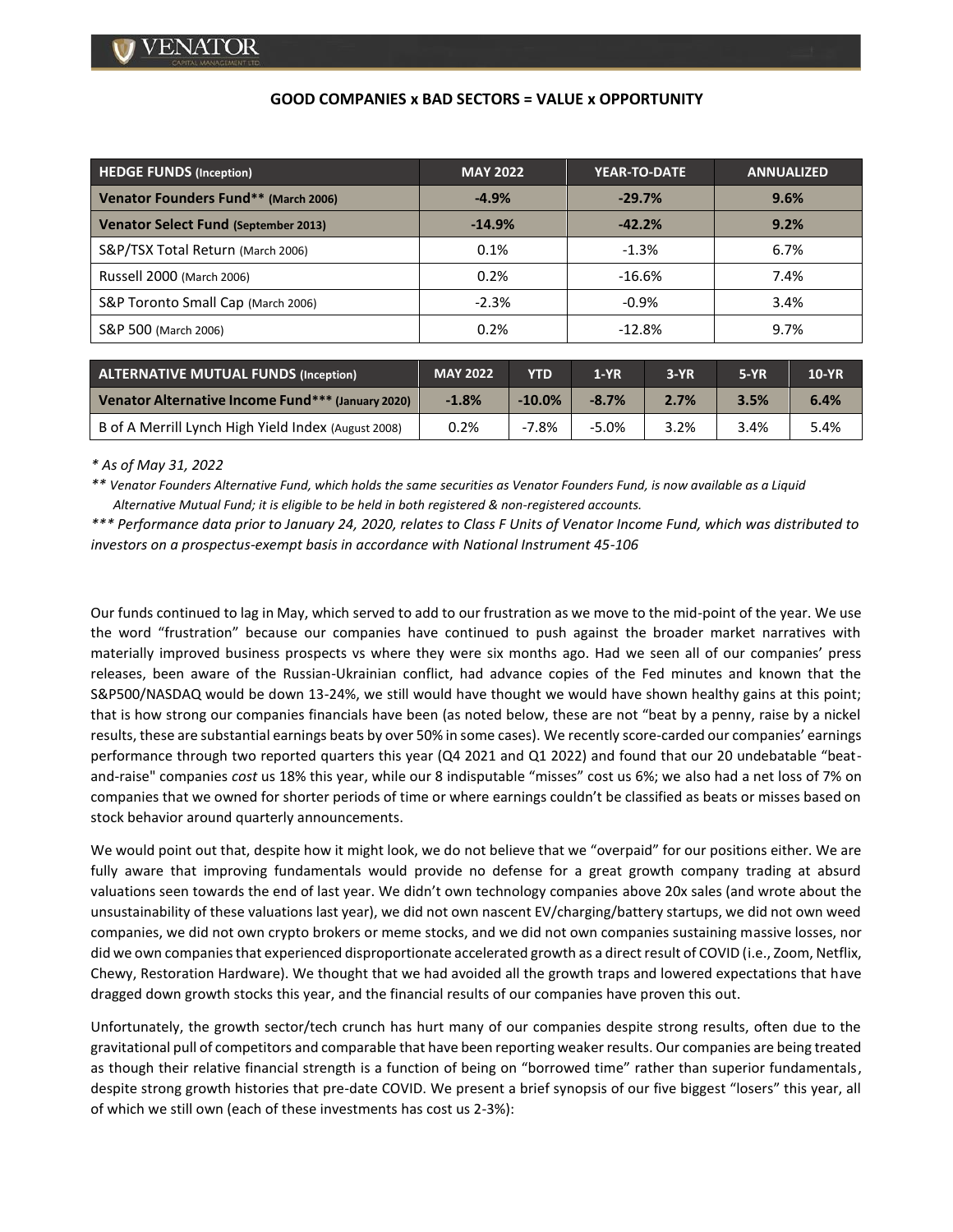## VENATOR

- **Inotiv:** Inotiv is a "contract research outsourcer" for biotech/pharma specializing in preclinical discovery and safety. While the company has *materially* exceeded expectations, the stock has been hit hard by a competitor's two earnings warnings with each warning successively taking Inotiv's stock down 20% on the days of the warnings. Several members of Inotiv management had bought a substantial amount of stock prior to releasing its recent quarter which achieved revenue of \$140MM (vs \$120MM expected) and EBITDA of \$25MM (vs \$15MM expected). This sent the stock up from \$12.00 to \$16.00 which sounds like a lot until we note that the stock started the year at \$40.00! The company is currently undergoing several lab expansions to handle an extended backlog that runs out to next summer on the back of bookings exceeding billings by over 50%. We believe Inotiv can earn over \$2.00 within the next two years putting this secular grower well under 10x projected earnings per share.
- **RingCentral:** RingCentral is a stock we have owned on-and-off for years and repurchased at an average cost of \$150 *after* the stock had fallen from \$430. RingCentral software effectively replaces the hardware that runs a large company's phone system and is the pioneer in this market. Unfortunately, it has the misfortune of being compared to Zoom (both companies have similar "messaging/video/phone" product offerings except Zoom leads with video and RingCentral leads with the replacement of outdated phone networks) and the charts have moved in lockstep through Zoom's negative growth forecast revisions and despite RingCentral's resilient upward growth revisions. However, we believe that the market is discounting some critical differences between the two companies (noting that sell-side has 24 buys to 2 holds for RingCentral, while the split on Zoom is 14 buys and 15 holds). RingCentral is a hardware-to-software replacement story, not a work-from-home play. Perhaps, the best point of differentiation is that RingCentral has, thus far, defied the "work from home beneficiary" thesis with their first quarter growth rate having held at 33% vs a pre-COVID growth rate of 34% and during COVID growth of 35%; this while none of its competitors (Zoom included) are expected to grow by more than 15% this year. It is worth noting that RingCentral's revenue expectations for the current year have increased while Zoom has lowered their forecast by 7% to sub-15%. It is also worth noting that the CEO of RingCentral has recently instituted an automated personal share purchase plan, which is rare.
- **LoveSac Company:** We have profiled this furniture manufacturer in several of our last letters. This is a very focused and innovative retailer that was growing at 40% pre-COVID, 50% during COVID, and is still growing by 50% post-COVID (current 2022 guidance is for over 30% growth) - in contrast to other furniture retailers like Restoration Hardware (6% growth to 30% growth to 6% growth). While LoveSac stock has developed a habit of increasing 15%+ when it reports, it has also developed a trend of giving those gains back in the ensuing six weeks. In their most recent quarter, the company reported revenue of \$196MM (vs \$174 expected) and EPS of \$2.03 (vs \$0.54 expected). Earnings estimates for the current year have increased 50%! Currently trading at \$35.00, we believe this company will be earning over \$7.00 per share within the next several years while growing market share and expanding into adjacent markets with an incredibly loyal repeat customer base who buy enhancements to their existing furniture on a regular basis (extra sections on couches, new fabric upholstery that can be put on by the customer, integrated surround speaker system) which is a characteristic unique to LoveSac.
- **Uber Technologies:** One of our brand-name large caps, Uber is on the verge of tremendous free cash flow production. Uber guided earnings up midway through the first quarter, eventually topped that number and guided up for Q2. However, the quarter was overshadowed by a significant earnings warning by competitor Lyft a day earlier which cast a pall over Ubers' stellar performance. With Ubers' tax shields likely to last over 10 years, free cash flow per share should exceed \$2.50 within the next two years, making the stock exceedingly cheap at \$24.00 given a growth rate that is expected to exceed 20%. It is worth noting that Uber's CEO has recently been buying shares personally.
- **Porch Group:** Porch Group provides software to the home inspection business and uses that comprehensive data set to gain a first mover advantage to market products and services to homebuyers (warranties, insurance, as well as lead management to trades, moving services and other services such as internet connectivity). It has also recently entered the insurance and warranty business directly through acquisitions and is providing superior "loss ratios" as a result of leveraging its proprietary inspection data when pricing these offerings. Porch has an unfortunate "trifecta" working against it: it is a former SPAC, it has convertible bonds outstanding, and has exposure to the real estate market. However, the opportunity in front of it is large and expansive, with many adjacencies to extend its market opportunities for years. With a current expectation for \$320MM in revenues this year (up from \$300MM six months ago), Porch Group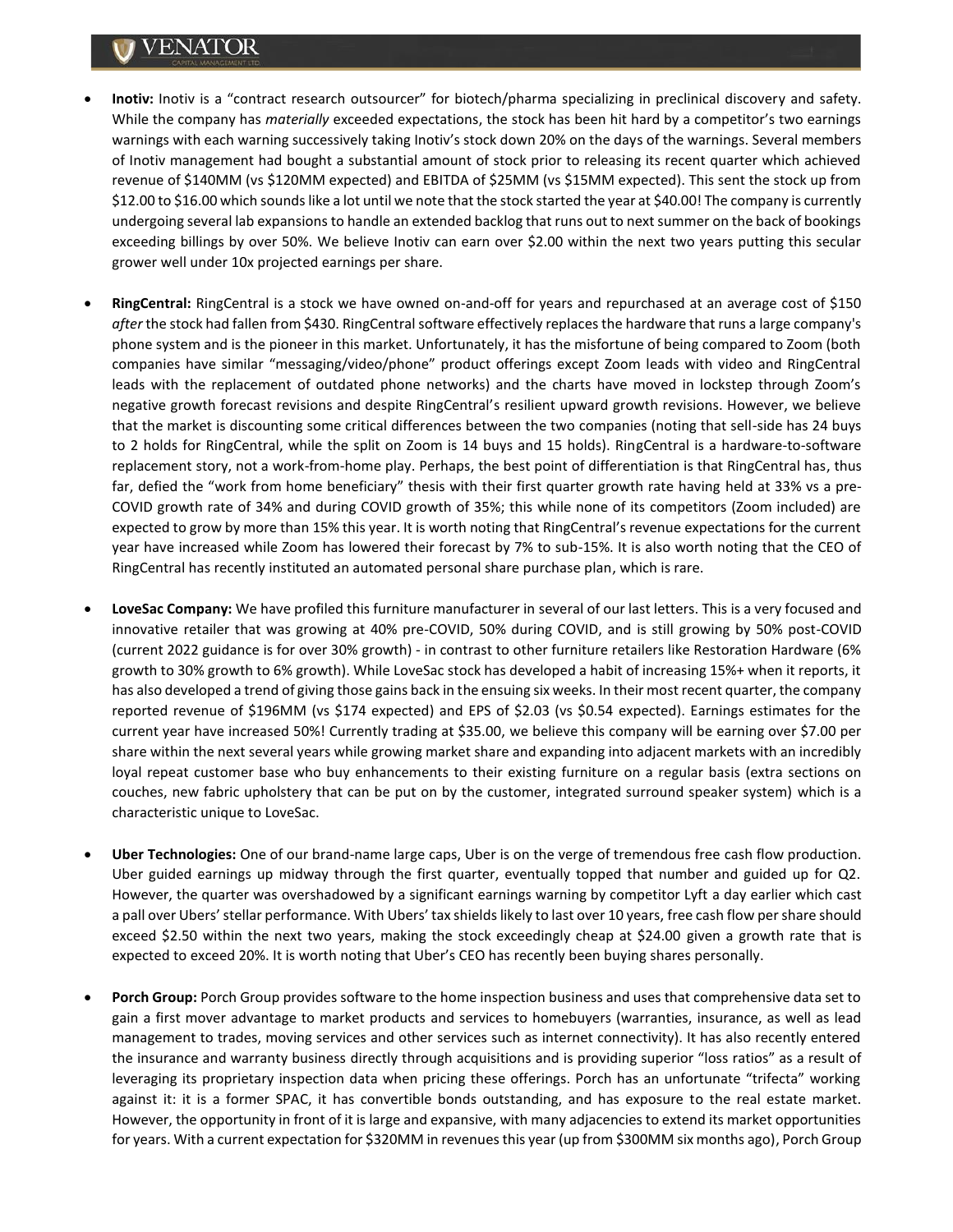## VENATOR

is hardly a speculative start-up. Porch's stock has reacted positively to each earnings report they have released but has experienced large drawdowns between quarters owing to the negative narrative qualities mentioned above. While Porch is one of the only companies in the portfolio that is losing money (it is a slightly seasonal business that was profitable in Q3 last year), the company trades at just over 1x sales which is exceedingly cheap for a company with its data "moat" and growth rate. We would also point out that the CEO has bought stock personally on several occasions this year.

It has been difficult to watch the price deterioration of these companies, but we believe that the value has increased and that these companies are exceeding expectations and lapping competitors for good reasons not appreciated by the market. We also believe that most of the companies in our portfolio are trading below 10x our expected 2023/24 earnings/free cash flow even when discounting a cloudy economic outlook. We are not holding these companies out of stubbornness (we have no problem cutting our losses in the face of expected fundamental deterioration or the uncovering of better opportunities); nor would we turn over the portfolio out of desperation. We look at a lot of businesses and believe that our holdings offer better potential than alternative opportunities we look at daily. Special companies have special qualities that allow them to excel during difficult times, while other companies are simply penalized or benefit from the economic backdrop of the current day; think of Lululemon or Aritzia being judged by their growth vs nearly every other lower growth apparel retailer that is just along for the ride during ebbs and flows of the broader economy. Our companies are demonstrating with each quarter that they are of the exceptional variety, and we believe that the market will recognize this as their growth rates and pricing power prove more durable than that of their competitors.

We continue to be bullish on the prospects of our Income Fund in an uncertain world for investment returns. Our yields of over 9% are as high as they have been in years. We believe the credit quality is strong, and the duration is short. Much of the weakness this year can be owed to our convertible positions. Their low coupons left them vulnerable to the rise in treasury rates as the embedded option value faded away with the stock market. We still own a few convertible securities that offer very compelling tax efficient returns and could convert before expiring several years from now. We would also point out that all of our positions are backed by public companies, which have more opportunities to refinance than private companies in times of stress.

From a broader macro perspective, there really are only two pieces of news out there right now: Inflation and Russian sanctions/energy. We still think that inflation will prove transitory. We realize that it is more popular to say that it is going to be a persistent problem, but we would remind people that only nine months ago the news cycle of "no inflation forever", "zero rates forever", "cryptocurrency is the new gold", "you can't pay enough for growth technology companies" and has a way of flip-flopping for clicks. We are already seeing weakness in the commentary of large retailers. Goods are starting to go on sale again as retail companies have over-ordered inventory. The growthiest companies are slowing hiring. Companies are slowing the pace of price increases as they meet consumer resistance. Home prices are plateauing, and rent can't be far behind. Industrial commodity prices are stable or falling. China appears to (finally) be reopening which will alleviate supply chain pressure. Semiconductor lead times are shrinking. Used auto prices are down. Most importantly, from a *practical* standpoint, the increase in the Fed funds rate may already be built into expectations. Long-term Treasuries are already reflecting a 3% rate as are mortgage rates at 5.25%. So even as the Fed makes its way to an eventual 2-3% rate, the practical rate might already be there.

The Russia-Ukraine situation is probably the one real wildcard here. No one knows how this ends. Neither side is willing to give up on the Donbas region, which speaks to a contained but drawn-out battle. Russia does not appear to be as hostile to Finland joining NATO as originally feared, which is a positive development from a broader regional perspective. Furthermore, the world appears to be making concessions in terms of trade when it comes to fertilizer and energy; this is of course out of necessity more than desire. Oil can be diverted as needed in a relatively expedient manner, but material liquified natural gas imports are years away from becoming reality. The clock is ticking for Europe to appease Putin by the winter, as he holds the key to creating a "heating tax" as bad as any economic sanctions currently impacting Russia; "if you don't want our oil, you can't have our gas" would be a very negative development for Europe.

Every day we come into the office thinking "how can we make money for our clients this month". Unfortunately, the answer is rarely "cash" (it is also rarely low growth defensive stocks trading at market multiples such as Walmart or utilities). There